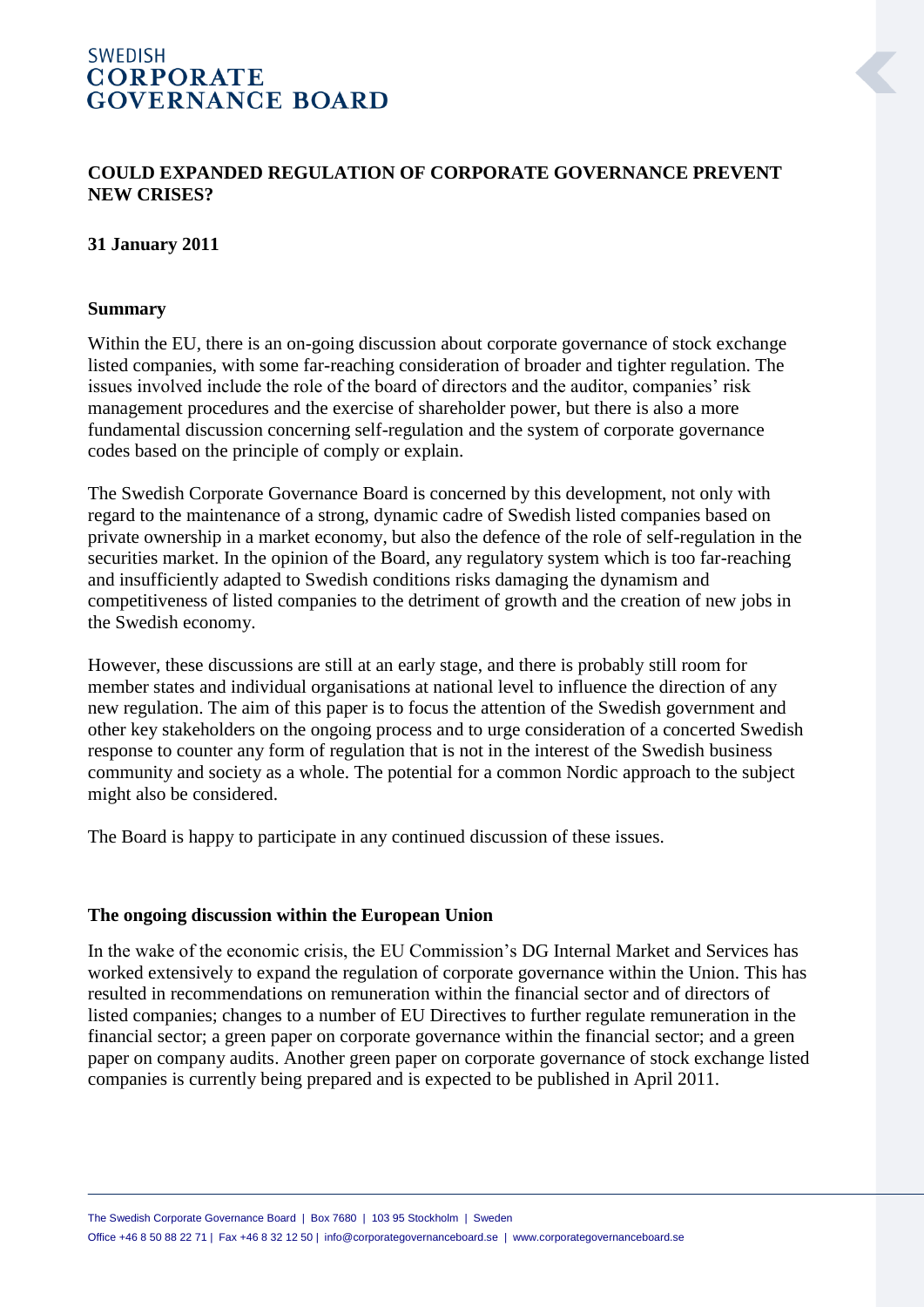The material that has been made available so far and the discussions that have taken place at hearings and seminars on the subject of the upcoming green paper indicate that the Commission is considering a substantially expanded, and to a larger extent mandatory, regulation than previously. The issues under discussion can be divided into four main themes.

## *The exercise of shareholder power and the interplay between the board and the shareholders' meeting*

The engagement of institutional owners in companies and the way they discharge their shareholder role is currently the subject of lively debate in the EU. A whole host of ideas and suggestions for increasing shareholder influence and facilitating the exercise of their ownership role in an active, informed manner have been presented. Many of these would hardly present any problems for Sweden, as shareholders in Swedish listed companies already have extensive rights and engage relatively actively in their ownership role. The type of regulation being discussed would to a great extent, however, be perceived from the Swedish perspective as unwarranted and unnecessarily prescriptive

## *The role of the board, its composition etc.*

As well as issues concerning the tasks and responsibilities of the board, the Commission is considering limiting the size of boards and the number of directorships board members may have; requiring a certain degree of diversity and competence in the composition of the board, including greater gender balance; the use of external expertise to assess the work of boards; and the evaluation of chief executive officers. In addition, further regulation of the remuneration of board members is being considered, though much of this has already been implemented in Sweden, either through legislation or the Swedish Corporate Governance Code. There is also the question of whether a particular code of conduct for board members is required to assist them in the discharge of their responsibilities.

### *Risk management and the role of the auditor*

In this context, measures to improve companies' procedures concerning risk management are also being discussed, e.g. the mandatory creation of a risk committee within the board and a requirement for companies to have a chief risk officer at executive level, possibly reporting directly to the board. Furthermore, there is discussion of the role of the auditor in the management of the company's risks, including the consideration of a requirement on the auditors to report to supervisory authorities in certain situations.

#### *The role of self-regulation*

Since the new Commission began its work at the start of 2010, the system of codes based on the principle of comply or explain, which to a great extent has provided the foundation for the development of corporate governance within the EU in recent decades, has been called into question. Instead, proposals involving more mandatory regulation with stricter supervision and tougher sanctions have been presented.

The Board is concerned about this development, particularly as the EU's regulation in this area is largely based on the Anglo-Saxon model of corporate governance, which differs in important ways from the Swedish/Nordic model. This means that the new rules are often poorly suited to Swedish circumstances. They also risk limiting the scope for the type of self-regulation within corporate governance that has so far been applied with considerable success in Sweden and other Nordic countries.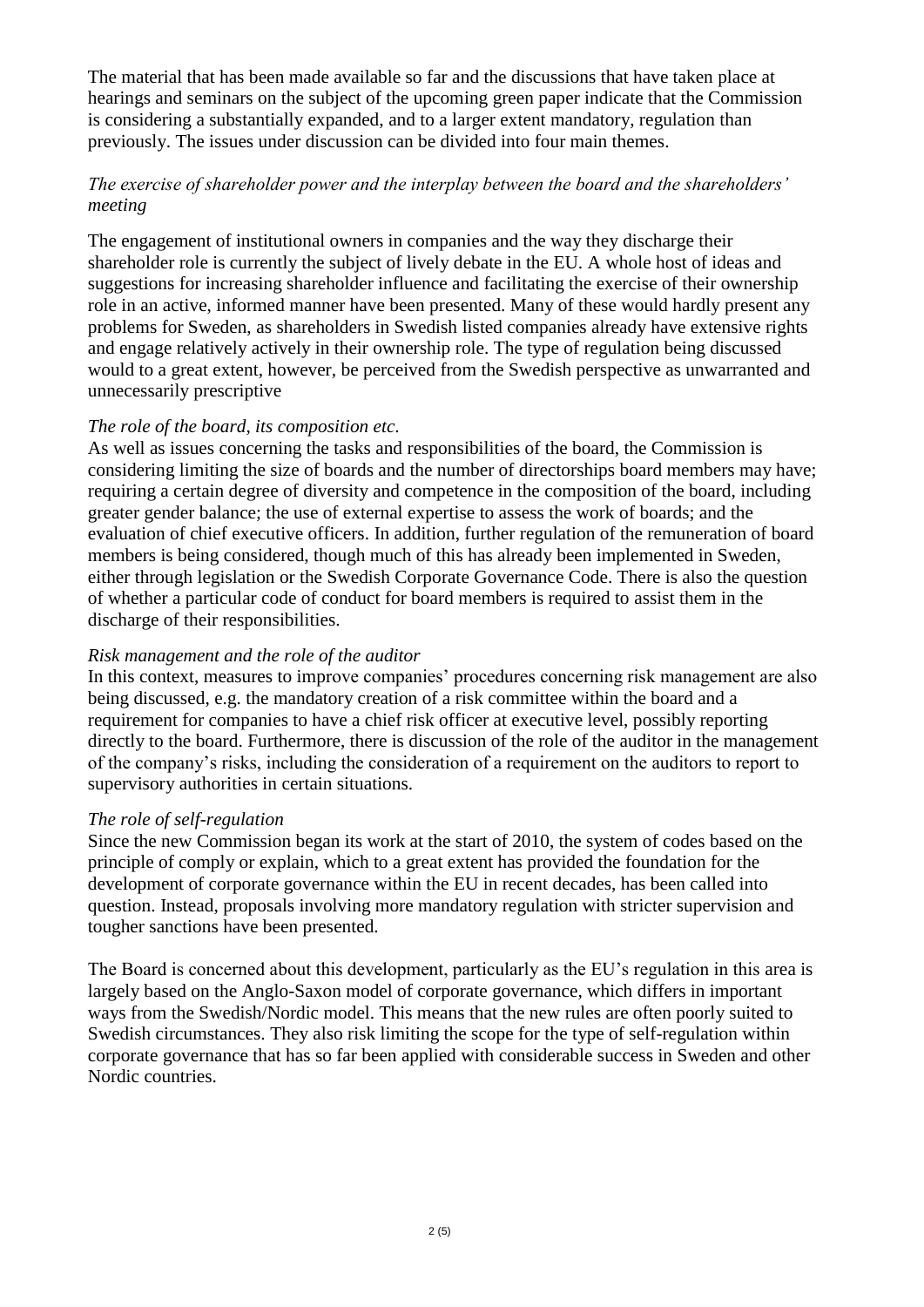Against this background, the Board believes it is vital that Sweden considers the following issues in the continuing discussion of expanded EU regulation of corporate governance.

## **Expanded regulation is no guarantee against future crises**

Corporate governance is basically about creating systems and procedures to ensure that companies are run in the interests of their owners, that the systems are well structured and that the governance is as transparent to the market and society as is feasible. The primary aims are to provide better opportunities for shareholders to exercise influence and to ensure that good governance contributes to the successful running of the company.

Poor corporate governance in the financial sector is frequently said to have played a significant role in the causes and development of the financial crisis, though this has not so far been substantiated empirically to any great extent.<sup>1</sup> What we see now, not least in the ongoing debate within the EU, is that this notion is being applied without much opposition to listed companies in general, and there is even less evidence to support this. There is certainly no shortage of individual cases in which poor corporate governance can be identified as one of the causes of the problems, but in the majority of cases, the difficulties encountered by companies had other causes: the withdrawal of credit, the collapse of markets and a global recession – often in combination with a lack of business acumen and bad management. But there is little systematic evidence that it was companies with poor corporate governance – or companies acting under weak corporate governance regimes – that were hit hardest by the crisis, which should be the point of departure if it is the regulatory framework that is to be changed.

Many people also have exaggerated expectations of what can be done to prevent the failure of individual companies and avert economic crises through greater regulation of corporate governance. It is unrealistic to believe that good corporate governance can act as a guarantee against commercial failure. Key success factors for good business such as business acumen, sound judgement, strong leadership and personal integrity cannot be brought about by regulation. Instead, unnecessarily detailed attempts to prevent such problems through binding regulation run the risk of creating an illusion of strong action and may even counteract its aims by resulting in unclear responsibilities or overly complex decision making processes.

There is also good reason to draw attention to the danger that further comprehensive additions to EU conform regulation of members states' differing corporate governance legislation will lead to an impenetrable flora of mutually incompatible laws and rules to be applied in different jurisdictions by people who often have limited business experience and no personal responsibility for the financial consequences.

## **Shareholders' rights and responsibilities must not be eroded**

The market economy system is founded on free enterprise, where individual entrepreneurs are given the opportunity to set up and run companies in order to achieve their aims in the manner they consider the most appropriate within the framework provided by society. The rights of the owners and their associated responsibilities play a key role in this system. If company owners' rights to

 1 For an example, see Mülbert. P.O.: *Corporate Governance of Banks after the Financial Crisis – Theory, Evidence, Reforms*, ECGI Law Working Paper No. 130/2009, April 2010.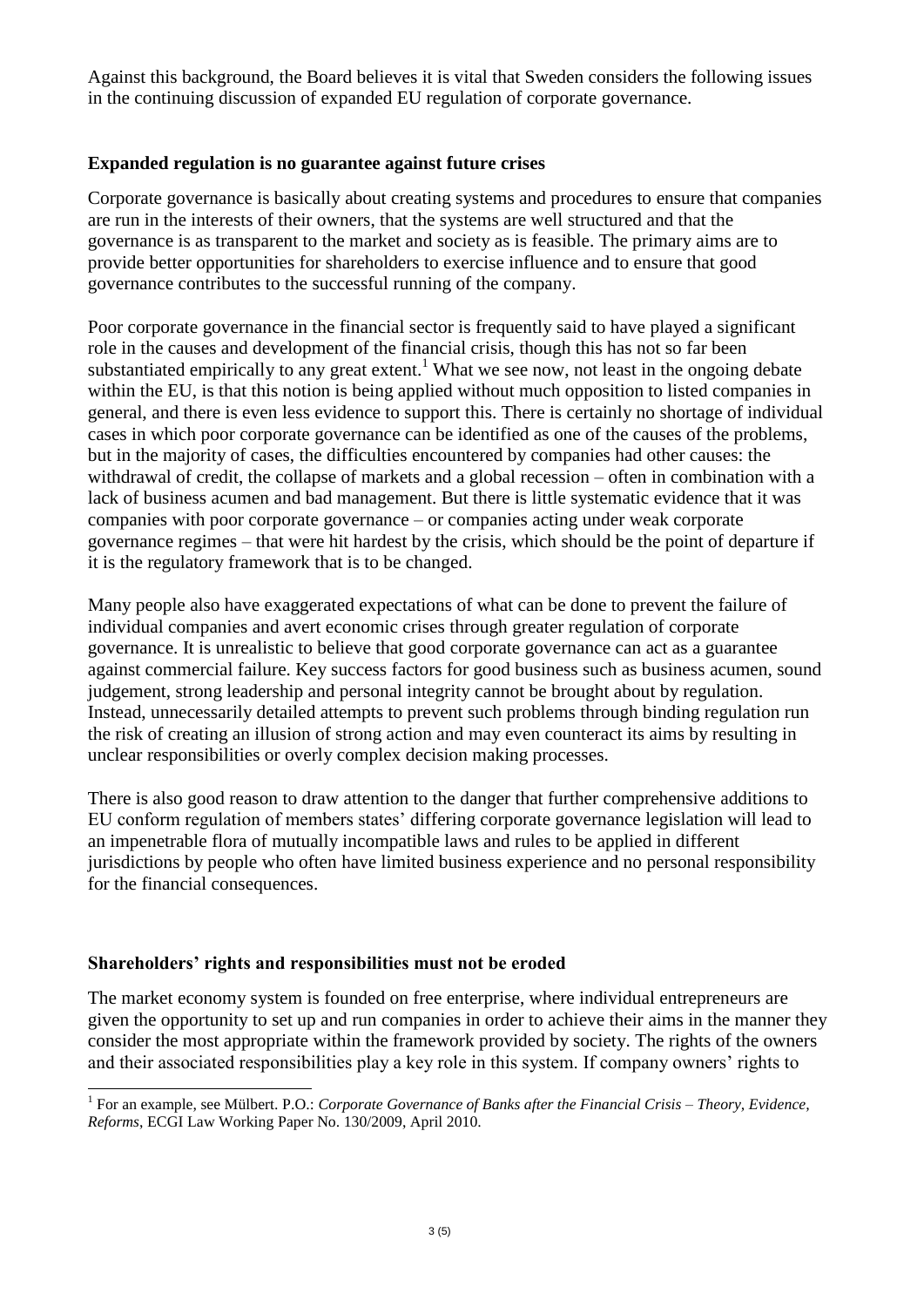control their property are limited too greatly, there is a danger that the creativity, initiative and ambition that are the foundations of the market economy's unique capacity to create wealth will be inhibited. In the longer term, such a development might also reduce the incentive for private owners to work proactively and take responsibility for their companies and thus force society to assume this responsibility.

The latest crisis has certainly shone the spotlight on the problem of "too big to fail" more brightly than ever before, particularly with regard to banks and other financial institutions, but in some case other types of company as well. This in turn has been seen as a reason to question whether the owners of such companies always have the will and the ability to assume their full proprietary responsibility in accordance with the rules of the market economy and if that might in some cases justify the state stepping in to assume some of this responsibility. This is a problem that concerns very few companies however, primarily within the financial sector, and a general set of regulations to rectify the problems of a small group of companies risks causing great damage to the vast majority of stock exchange listed companies.

In this perspective, there is good reason to pay close attention to certain aspects of the regulations now being discussed within the EU. These include rules for the composition of boards, their size and how their work is organised, as well as how various functions within companies are organised and run and how the role of shareholders is to be discharged. In the green paper on auditing mentioned above, there is also a proposal to transfer the responsibility for appointing auditors of listed companies from the shareholders to an external party, e.g. a supervisory authority.

The Board believes that many of these proposals, and especially if all are taken together, may lead to an erosion of proprietary rights and thus by extension an erosion of the owners' responsibility for listed companies, with potentially damaging consequences for the workings of the market economy.

## **In defence of Swedish self-regulation**

In some EU circles, there is a belief that self-regulation is too toothless an instrument for the effective regulation of corporate governance. In particular, the system of codes based on the principle of comply or explain has recently been called into question, with increasing calls for more mandatory regulation and tougher sanctions.

Legislation and other binding regulation, however, can only define minimum levels for what is acceptable corporate governance, a threshold that all companies must clear at all times. Codes based on comply or explain, on the other hand, can set the bar higher and define not only what is acceptable, but also what is good – and even very good – corporate governance. Hence they can impose a level that not all companies will be able to attain at all times, or even have reason to attain, but one which provides a goal at which to aim.

It is therefore the opinion of the Board that a combination of legislation and self-regulation, in the form of a code based on the principles of comply or explain, is the most effective system for regulating corporate governance. Laws and other mandatory regulations set minimum requirements, while the code provides motivation for companies to develop and improve their corporate governance beyond these levels. In this respect, the development within Swedish corporate governance in recent years provides a case in point.